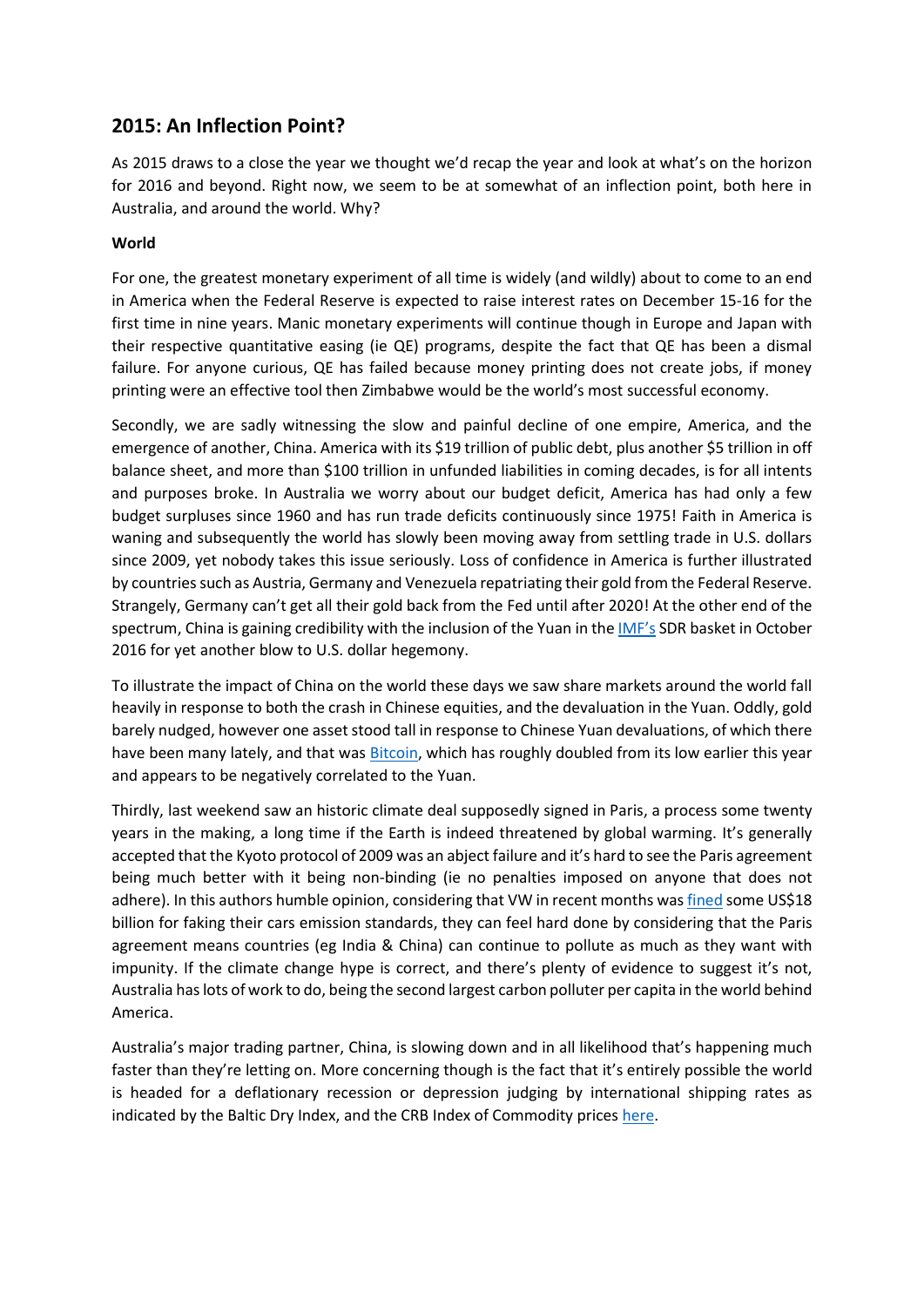#### **Australia**

Our economy continues to suffer from the downturn in the mining sector although GDP growth remains strong which is much more than we can say for other leading resource producers Canada and Brazil, both of which are in recession. [Brazil](http://www.zerohedge.com/news/2015-12-01/brazil-releases-shocking-gdp-obituary-its-mutated-outright-depression-goldman-exclai) is faring particularly badly with inflation running at more than 10 percent and unemployment in excess of 7 percent.

Iron ore fell below \$40 a metric ton earlier this month for the first time since May 2009 and is now down a whopping 80 percent since its high of close to \$200 per ton in 2011. The metal is headed for its third annual decline and not surprisingly **[BHP](http://www.abc.net.au/news/2015-12-14/bhp-hits-decade-low-as-asx-falls-steeply/7025660)** is now trading at decade lows. For more perspective on commodities view the RBA's own Index of Commodity Prices [here,](http://www.rba.gov.au/statistics/frequency/commodity-prices/2015/icp-1115.html) and note the steep increase from 2003 until the peak in 2011, and back to 2006 levels.

For anyone trying to get a read on the Australian [economy,](http://www.dailyreckoning.com.au/forget-the-gdp-figures-theyre-an-optical-illusion-cw/2015/12/02/) then good luck, with some commentators suggesting we are already in [recession](http://www.dailyreckoning.com.au/the-aussie-economy-is-already-in-recession/2015/12/03/) and they make a very compelling case[. GDP](http://www.dailyreckoning.com.au/forget-the-gdp-figures-theyre-an-optical-illusion-cw/2015/12/02/) growth for the first three quarters of 2015 were 0.9 percent, 0.2, and 0.9 respectively and we recorded the highest two months of jobs growth since 1988 for the months of October and November with figures of 60,000 and 71,000 respectively. November's performance was also the largest monthly increase since July 2000 just prior to the Olympics. These numbers are simply fantasy, and the [ABC](http://www.abc.net.au/news/2015-11-12/don) for one had a field day dissecting them, as did th[e alternative media.](http://www.zerohedge.com/news/2015-12-11/australian-media-throws-all-over-stellar-jobs-report-again) Even more fantastic is the way in which the numbers are calculated, read about tha[t here.](http://www.abc.net.au/news/2015-11-12/don)

Home borrowers, real estate agents, and investors have ridden the property boom as the RBA cut interest rates twice in 2015 to a record low 2 percent, a full 100 basis points below the peak emergency setting following the GFC. People should be questioning why interest rates are at sub emergency levels if GDP is strong, and why savers are receiving less than the rate of inflation!

Investors and new businesses in Australia were given a leg-up recently with the unveiling of the Turnbull government's [innovation agenda.](http://www.afr.com/news/politics/innovation-statement-startup-investors-win-20pc-tax-rebates-20151206-glgx2x) The package was full of all sorts of goodies, most notably a 20 percent income tax rebate for retail investors capped at \$200,000 per investor per year.

Coincidentally, at a time where we now have a Prime Minister that is pro-innovation it was fitting that we witnessed last week the most successful listing of an Australian company, a tech one at that, on an American exchange when [Atlassian](http://www.smh.com.au/technology/technology-news/atlassian-the-millionaire-factory-20151210-glkzor.html) debuted on NASDAQ with a market cap of \$8 billion.

Apart from Atlassian, investors have had little to cheer about in 2015, just ask anyone invested in Australian equities. Last week the ASX 200 fell 2 percent, posting a loss every day of that week, as commodities continued to tumble. At the end of 2014 the ASX 200 stood at 5,411 and will finish comfortably below that level for 2015 unless a powerful Santa rally miraculously materialises. For months the ASX 200 has been trading in a narrow range of 5,000 to just below 5,300, bravely trying to be holding above the 5,000 level. However, it has finally broken 5,000 and came close to breaking 4,900 on December 15, 2016 will probably see it accelerate to the downside. An indication of how badly the market has performed can be gleaned by looking at the big four [banks](http://www.smh.com.au/business/markets/morgan-stanley-says-to-avoid-bank-stocks-as-housing-slowdown-bites-20151105-gks4sk.html) all of which are roughly 20-25 percent below the highs reached earlier in the year when the market was hovering around 6,000.

Australia's economy has long been out of balance due to its love affair with property, and whilst Australian's may feel wealthier, the fact is we, like all other western economies, have been living a fantasy by borrowing more money to maintain our lifestyle, a reality borne out by the fact that our [household debt](http://www.theaustralian.com.au/business/opinion/don-stammer-x-factor/six-steps-for-managing-rising-household-debt/news-story/e3f4c6c83e6dcd87d7be8478af92114d) as a percentage of household income is the highest in the world. Furthermore, the Federal government this week revealed public debt is headed for \$600 billion by about 2020 and we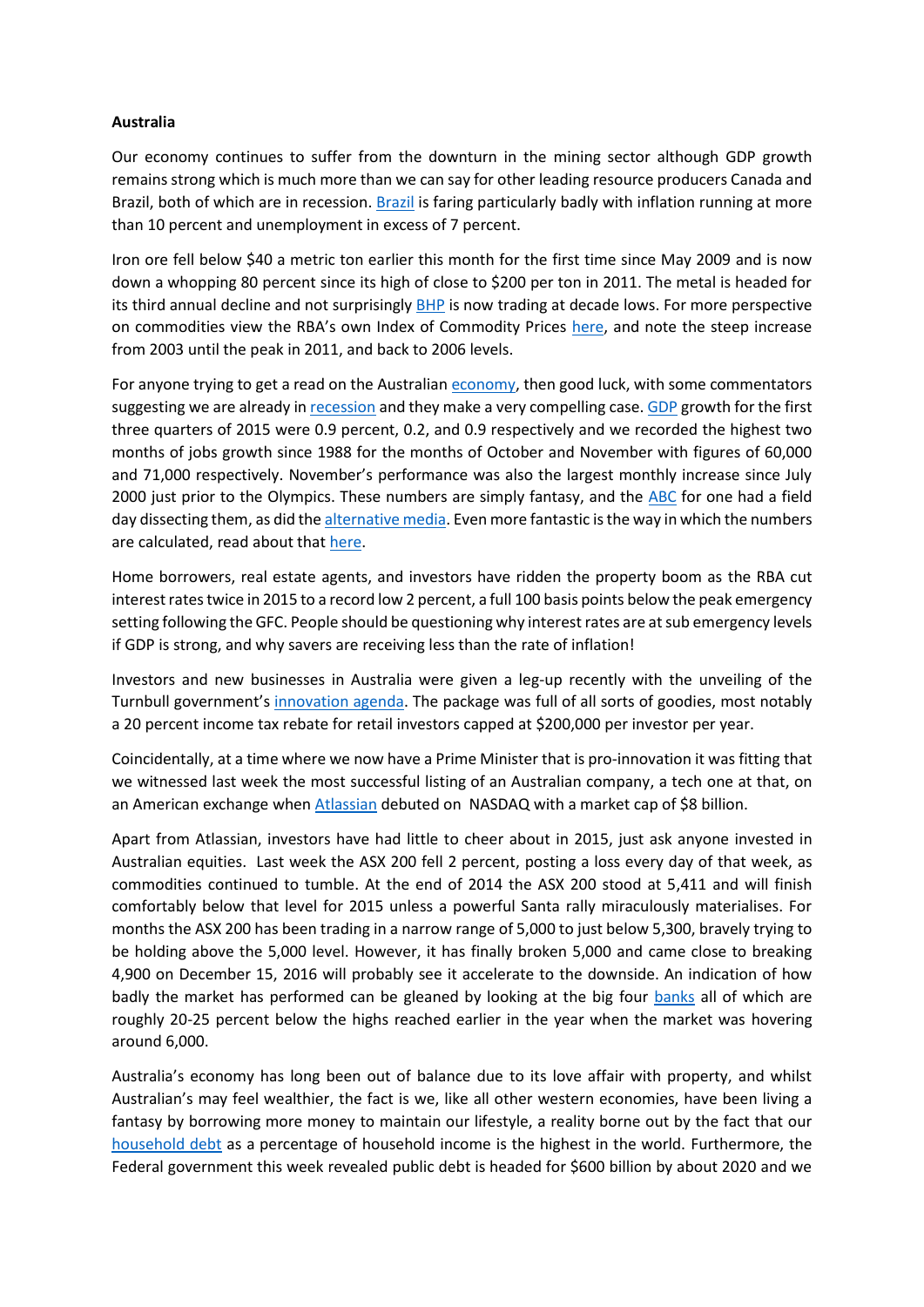should not expect a budget surplus until 2021. As you can see [here,](http://aofm.gov.au/) public debt is almost \$400 billion at the close of this year. But why worry, it's not like we're the only ones that have been borrowing from the future to consume in the present for the past 40 years or so all on easy credit. Eventually, the bill becomes due.

A couple of things to ponder which show our economy is in desperate need of re-balancing. Firstly, at a presentation by a fund manager the other week we learned that financial stocks accounted for a whopping 48 percent weighting in the ASX 200, compared to just 16 percent on the S&P 500 in America. Remember, America is a much more mature economy than ours. Secondly, back in 2006 Australian banks owed more than 80 percent of our private foreign debt. Unfortunately I have been unable to find up-to-date figures, however I am sure that the banks account for a smaller percentage of our \$1 trillion in private foreign debt, yet it would no doubt still account for the majority. And thirdly, the weighting of tech stocks in the ASX 200 is a mere 0.7 percent, compared to 19.8 percent in the S&P 500.

### **Future**

Australians still have much to look forward to regardless of the picture painted above, and please, don't shoot the messenger. We have a great lifestyle, we're a long way from the geopolitical turmoil in various pockets around the world, unemployment is low, the cash rate is at a record low 2 percent, and GDP growth is still positive despite the resources crash.

Investors have much to look forward to with the tax rebate available to retail investors in start-ups, a prime minister that is pro-innovation, and a world that is trying to move away from fossil fuel dependency.

#### **Summary**

In conclusion, it's entirely possible that 2015 is an inflection point both for Australia, and the world.

In Australia, 2016 could possibly see interest rates go even lower in from their already record low levels. March will see the COAG meeting resume and everyone brawl again over the GST which might be hiked, broadened, or even both. The Feds, like most around the world, are struggling to plug a budget deficit hole that we have no capacity to plug right now. ASX 200 below 5,000 and possibly going much lower if indeed the world is headed for a global deflationary depression. Is the banks golden era of profits and record share prices finally over? What is the prospect for house prices in Australia at record levels whereby the average house costs 10 times the average wage compared to 5 for the rest of the world? Heavy job losses are expected once Ford and Holden cease manufacturing. Alternative investments are expected to come to the fore given the new tax regime, focus on innovation, and green technology.

For the world, 2016 could possibly see the end of zero interest rates in America and the ramifications that may have for all capital markets around the world. The implementation of the Paris agreement and its impact on jobs and growth. Will it succeed or take the same trajectory as Kyoto? China's Yuan being included in the IMF's SDR. Geopolitical tensions around the world. Presidential elections for America in November 2016. The rise and rise of Bitcoin, is it here for the long term? Is China headed for a protracted and steep recession? Alternatively, is India the next China? Possible global recession, certainly the Baltic Dry Index and CRB Index of Commodity Prices indicate a good chance. Debt; the world is drowning in it and barely keeping its head above water despite record low interest rates, in fact negative interest rates in Europe. The world can barely sustain a few small rate rises, and would be insolvent if interest rates reverted to the mean. Gold has been suppressed artificially since 2011 to